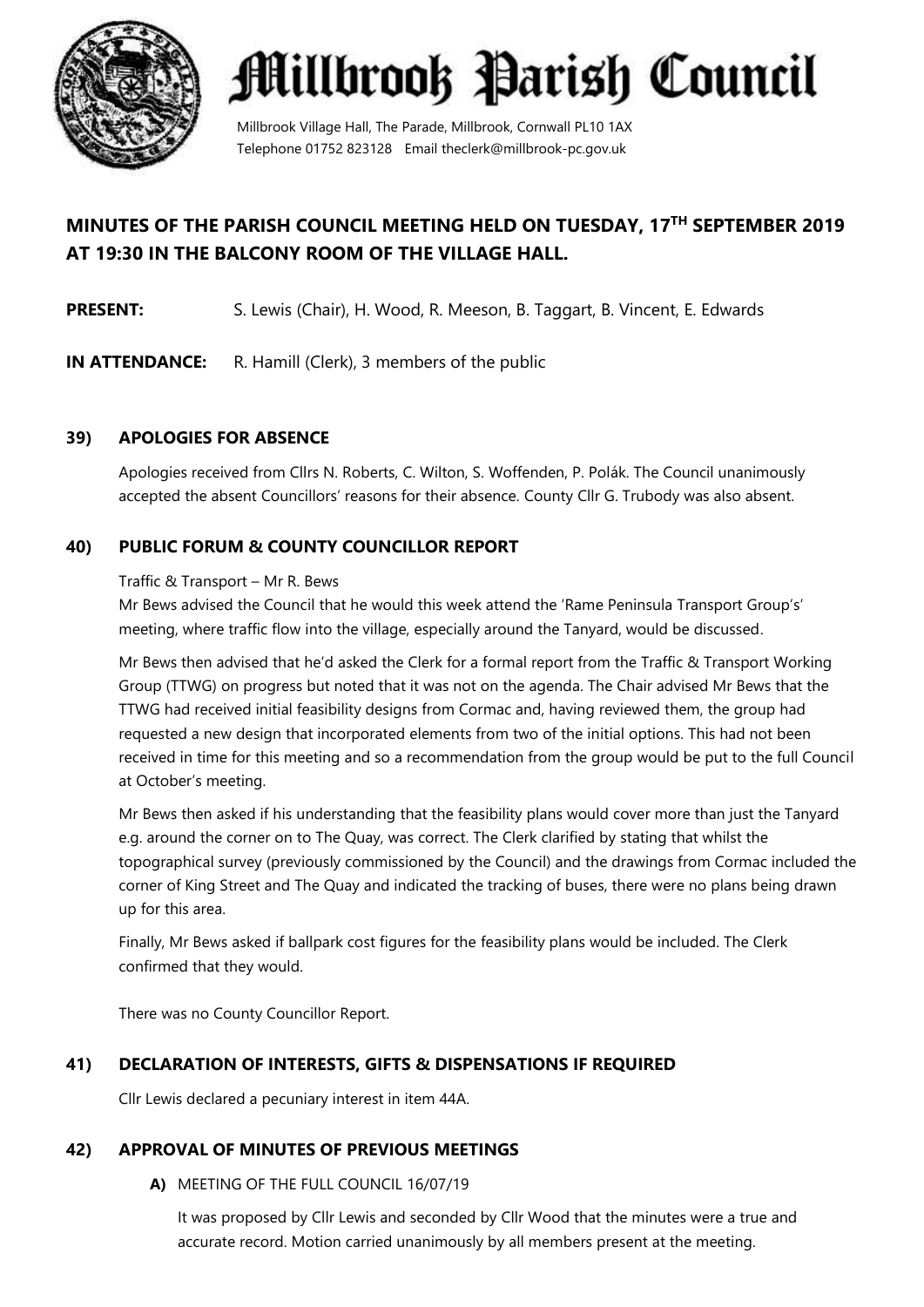

Millbrook Village Hall, The Parade, Millbrook, Cornwall PL10 1AX Telephone 01752 823128 Email theclerk@millbrook-pc.gov.uk

#### **43) MATTERS ARISING FROM THE MINUTES & REVIEW OF ACTIONS**

- **A)** DEVOLVEMENT OF WEST STREET PLAY PARK AREA No update.
- **B)** REPAIR OF THE NOTICEBOARD AT INSWORKE
- **C)** Replacement of the noticeboard to be discussed under item 51A.BARBEQUE SLAB OPPOSITE LIME KILN Slab has been collected by Cllr Lewis; Clerk to ask the Council's groundwork contractor to install.
- **D)** REPLACEMENT OF TENNIS COURT KICKBOARDS Following the resignation of the Council's Caretaker, it was agreed that the Council seek quotes from contractors to carry out this work instead.
- **E)** DISABLED BAY FOR VILLAGE HALL CAR PARK The Clerk had sought quotes from alternative contractors to carry out this work, however, these were considerably higher than the original.
- **F)** REPAINTING OF RED WALKWAY IN VILLAGE HALL CAR PARK No update.
- **G)** REMOVAL OF BOLLARDS IN WEST STREET CAR PARK It was brought to the Council's attention that this work had now been completed.
- **H)** OUTDOOR GYM EQUIPMENT Update to be provided by the working group at October's meeting following the public consultation.
- **I)** USE OF HERBICIDES TO CONTROL WEEDS

The Clerk informed the Council that Cllr Taggart had now attended demonstrations of both the mechanical weed brushes & burners and the hot foam system. Cllr Taggart stated that he thought the Council should consider these alternatives despite the likely increased costs when compared to the spraying of herbicides. The Council discussed the merits of each of the alternatives at length. There was a consensus that the hot foam system would be more practical in areas where vehicles are likely to be parked.

*Given the close relationship of this matter to items 50A & B, the Chair moved these items forward for decision at this stage of the meeting. Decisions minuted under the relevant items below.*

- **J)** HEIGHT RESTRICTION BARRIER IN GREENLAND All residents had been informed of this matter. Installation should take place in the coming weeks.
- **K)** CLIMATE CHANGE EMERGENCY There were 2 matters for decision relating to the climate emergency on this agenda – items 46A & B.

#### **44) FINANCE**

**A)** APPROVAL & PAYMENT OF BILLS AS PRESENTED AT THE MEETING (APPENDIX A)

*Cllr Lewis left the room at 20:02. Cllr Taggart took charge of proceedings.*

It was proposed by Cllr Wood and seconded by Cllr Edwards that the bills be paid as presented. Motion carried unanimously.

*Cllr Lewis returned to the room at 20:04 retaking charge of proceedings.*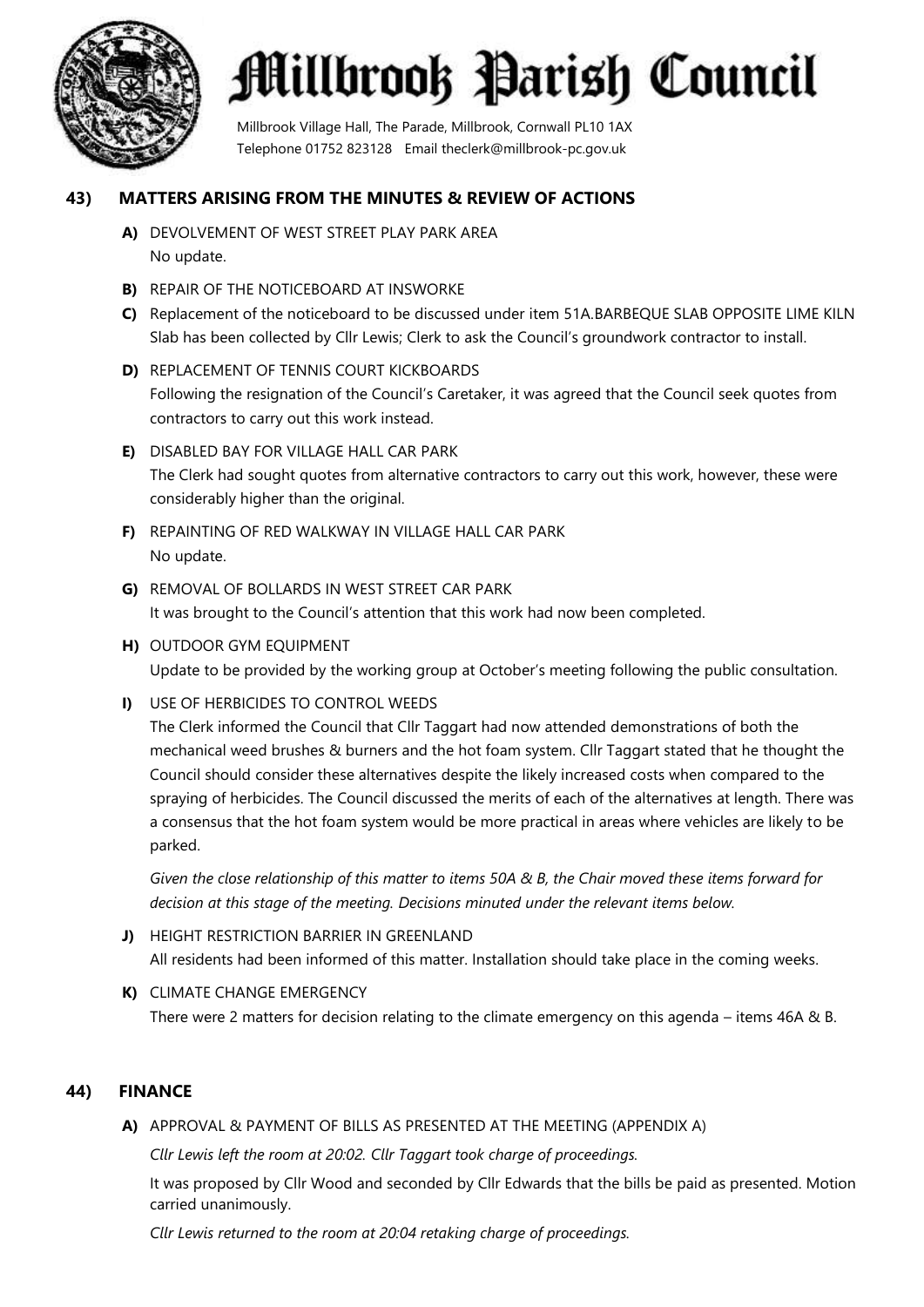

Millbrook Village Hall, The Parade, Millbrook, Cornwall PL10 1AX Telephone 01752 823128 Email theclerk@millbrook-pc.gov.uk

#### **B)** MONTHLY BUDGET (APPENDIX B)

The Clerk updated the Council on its financial position. The Council took note.

**C)** DOES THE COUNCIL AGREE WITH THE CLERK'S RECOMMENDATION TO USE XERO ACCOUNTING SOFTWARE TO COMPLY WITH HMRC'S MAKING TAX DIGITAL LEGISLATION?

The Clerk gave the Council his reasons for wishing to use Xero. It was proposed by Cllr Wood and seconded by Cllr Meeson that the Council agree to the Clerk's recommendation. Motion carried unanimously.

**D)** DOES THE COUNCIL AGREE TO THE FINANCE COMMITTEE'S RECOMMENDATION TO OPERATE 2 BANK ACCOUNTS WITH THE CLERK HAVING AUTHORISATION ON ONE OF THEM TO MAKE PAYMENTS, INCLUDING ELECTRONIC, WITHOUT THE NEED FOR 2 SIGNATORIES?

The Chair informed the Council of the background information to this item. It was proposed by Cllr Lewis and seconded by Cllr Taggart that the Council agrees to the Finance Committee's recommendations providing that different members of the Finance Committee oversee the transfer of funds each month. Motion carried unanimously.

#### **45) VILLAGE HALL COMMITTEE UPDATE**

Cllr Edwards stated that, other than the committee progressing its plans to install a sustainable heating system, there were no significant updates.

#### **46) CLIMATE EMERGENCY**

**A)** DOES THE COUNCIL AGREE TO HAVE 2 ELECTRIC VEHICLE CHARGERS INSTALLED IN THE VILLAGE HALL CAR PARK AS PER THE PROPOSAL FROM PLUG'N'GO?

Cllr Wood suggested that, if feasible, West Street Car Park also be considered for EV Charging Points in the future to further promote its use. It was proposed by Cllr Edwards and seconded by Cllr Taggart that the Council does agree to the proposal from Plug'N'Go. Motion carried unanimously.

#### **B)** DOES THE COUNCIL AGREE TO INSTALL A WATER BOTTLE REFILL STATION IN THE TANYARD?

The Clerk, referring to the supporting information, stated that he had found an alternative, more costeffective water bottle filling unit and suggested that the exterior of the public conveniences may be a more suitable location for the station. Cllr Meeson pointed out that he thought that the Council was trying to reduce its water usage [the Council was in the process of converting the urinals in the public toilets to a waterless system]. However, given that the Council had previously moved to support the 'plastic-free movement' and declare a climate emergency, the majority of members agreed that anything that reduces the amount of single-use plastic from bottled water was a good idea. It was proposed by Cllr Taggart and seconded by Cllr Lewis that the Council agrees to install a water bottle refill station at the public toilets on The Parade. Motion carried with 1 against.

### **47) DOES ANY MEMBER OF THE COUNCIL WISH TO RECEIVE INCIDENT REPORT CARD TRAINING FROM THE CHAIR?**

Incident Report Cards are a new initiative from Cornwall Council aimed at tackling environmental offences, such as dog fouling and fly tipping, in a non-confrontational way. Cllrs Lewis and Edwards both expressed an interest in completing the training. The Chair asked that any other members interested let the Clerk know.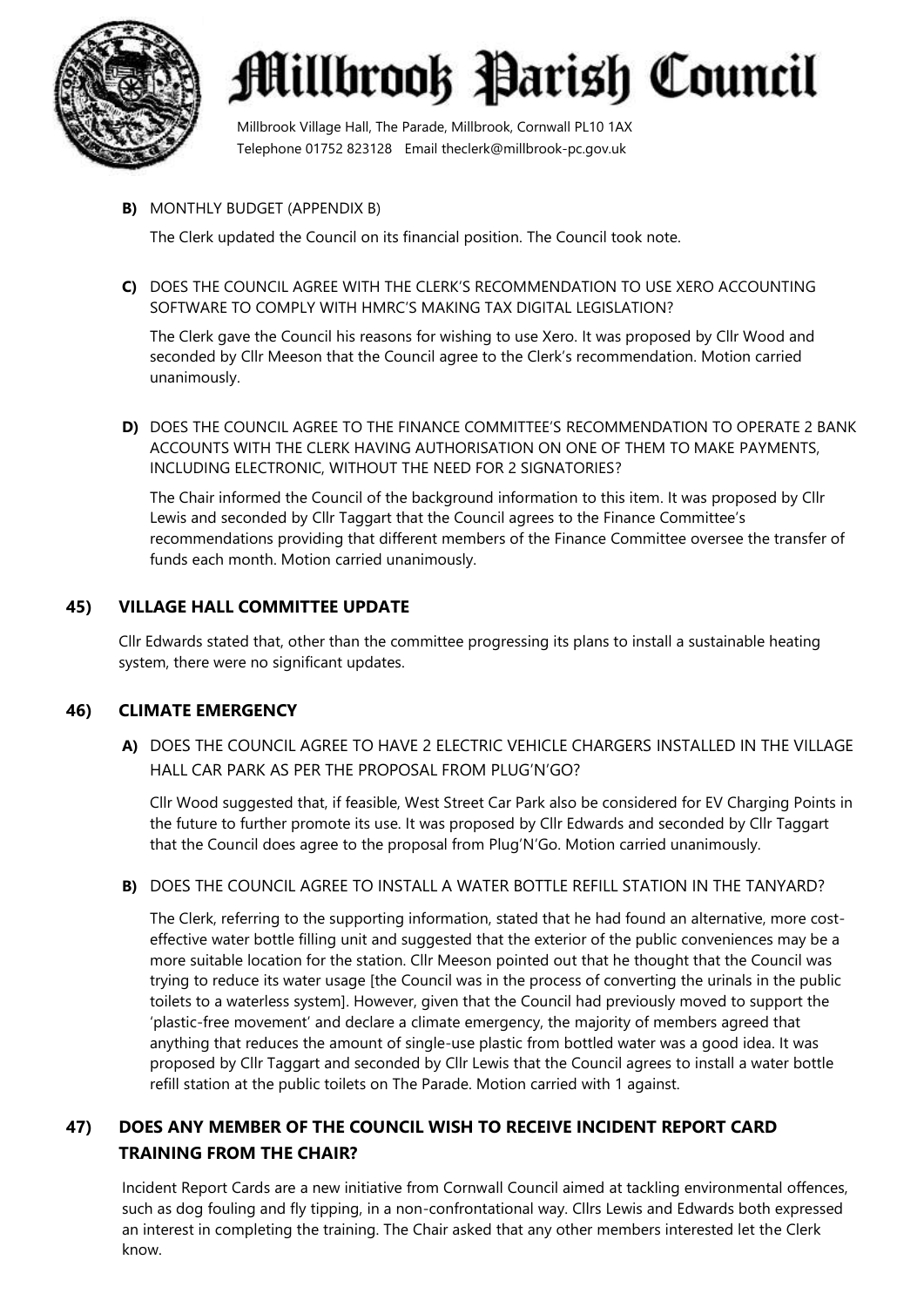

Millbrook Village Hall, The Parade, Millbrook, Cornwall PL10 1AX Telephone 01752 823128 Email theclerk@millbrook-pc.gov.uk

#### **48) MILLBROOK FOOTBALL CLUB**

**A)** DOES THE COUNCIL AGREE TO MILLBROOK AFC'S REQUEST TO SUBLEASE PART OF THE LAND AT THE FOOTBALL GROUND TO ALLOW FOR THE INSTALLATION OF A MOBILE PHONE MAST?

The Chair, reading from the lease agreement between Millbrook Parish Council (landlord) and Millbrook Football Club (tenant), stated that:

- The premises must not be used for any purposes other than as a club house with parking and ancillary facilities – grandstand and playing fields.
- The tenant must not sublet or part with possession of any part of the premises.

Given the above clauses, there was a consensus among members that the Council could not approve this request without amending the terms of the lease. It was also agreed that it should be the responsibility of the tenant to facilitate this and do so at their own cost.

The Council discussed whether another mast was needed, the safety of radio waves from masts, and the visual impact it would have around the lake given its proposed height. Matter deferred pending the above being conveyed to the tenant and their subsequent response.

**B)** DOES THE COUNCIL APPROVE OF THE REQUEST FROM MILLBROOK AFC TO USE THE GRASSED AREA BETWEEN THE LAKE AND THE SKATE PARK ONCE PER WEEK FOR THE YOUTH TEAM TO PLAY ON?

Cllr Vincent highlighted that the area in question did not drain very well and playing football there would likely cause the area to quickly turn to mud potentially leading to remains from the landfill site being exposed.

Cllr Taggart, despite supporting the proposal in principle, had a number of concerns regarding the suitability of this area for regular, organised sports activities, namely:

- The toxicity of the soil and exposure to soil-borne pathogens
- The reduction in surface vegetation as a result of sports activities will accelerate erosion
- The potential for conflict between dog walkers and those taking part or spectating
- The risk of toxocariasis from dog fouling, even if cleaned from the surface
- Compaction of the surface will exacerbate the problems with drainage and waterlogging
- The liability of the Council should anyone fall ill or suffer an injury

Cllr Taggart suggested that if the Council does agree to the request it be granted for a period of 12 months, after which both parties would review the activities.

It was proposed by Cllr Lewis and seconded by Cllr Wood that the matter be deferred until the soil toxicity report is reviewed and the Council is given clarification on its potential liability. Motion carried unanimously.

#### **49) VILLAGE HALL CAR PARK**

#### **A)** DOES THE COUNCIL WISH TO INSTALL HEIGHT BARRIERS IN THE VILLAGE HALL CAR PARK?

Cllr Meeson informed the Council that, following the sale of the garage in the Village Hall Car Park, there was a possibility that a large number of commercial vehicles might begin to use the car park making spaces unavailable for residents and general users. Cllr Edwards queried what impact the barriers may have on the emergency services. The Clerk clarified that the barriers are openable and, following previous investigations into installing a height barrier at Greenland Car Park, it was understood that the emergency services had the means to overcome such restrictions. It was proposed by Cllr Taggart and seconded by Cllr Meeson that the Council installs 3 height restriction barriers at the Village Hall Car Park, subject to quotations. Motion carried unanimously.